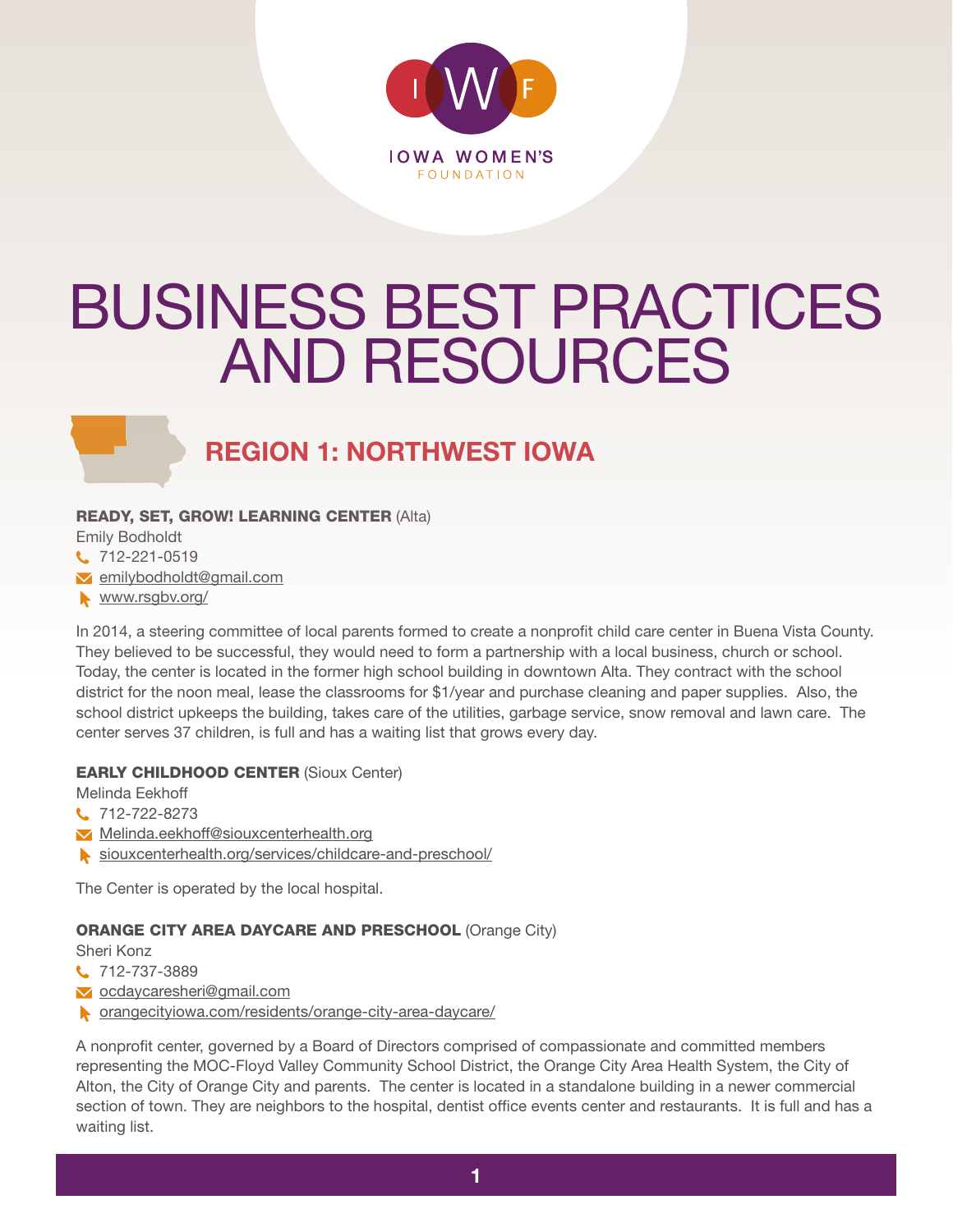

#### MERCY CHILD DEVELOPMENT CENTER (Dubuque)

C 563-589-9680

Mercy provides on-site child care options for all of their employees.

#### FRONTIER CO-OP

Megan Schulte, Human Resources Director (319) 227-7996, ext. 1341 megan.schulte@frontiercoop.com

Frontier Co-op realized early on that child care was a critical component to running their business. Their employee base has been majority female for most of their history and they have always understood that it was impossible for them to separate their commitment to families from their regular operations.

Today, they have an employer-subsidized on-site child care center and they provide child care subsidy payment to parents with children in child care that do not use the on-site center.

CPM HOLDINGS, INC. (Previously Masterbands/Omega Cabinets)

Kyle Roed, Human Resources Director

(319) 257-5015

**M** Kyle.Roed@cpm.net

Research by CPM Holdings, Inc. has shown that a lack of affordable, quality child care has led to high employee turnover within the company. CPM Holdings, Inc. now serves on the Black Hawk Child Care Coalition, working with community members to educate business leaders on how child care plays a critical role in employee recruitment and retention.

#### ROCKWELL COLLINS

C (319) 295-4440

Rockwell Collins provides on-site child care options for all of their employees.

#### *CONTINUED ON NEXT PAGE*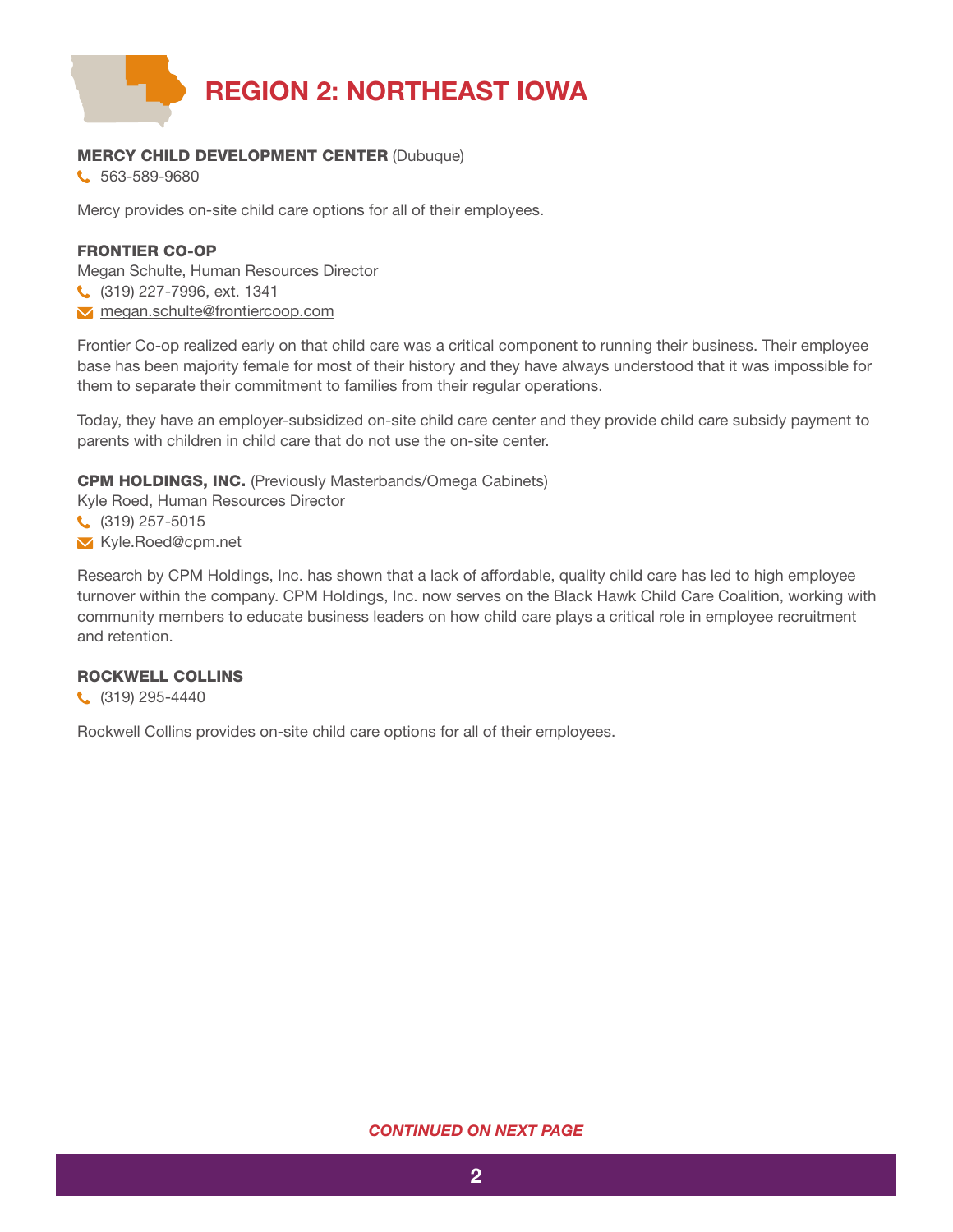

#### THE CHILDREN'S NEST

Mary Wede (712) 563-3641 audubonchildren@gmail.com www.audubonchildrensnest.com

A 501 C 3 non-profit agency in Audubon, The Children's Nest's community approach is driven by economic development. Funds from the AMVC (veterinarians) helped lay the groundwork for the child care center, which is currently housed in the local nursing home.

Current businesses contributing to funding include:

- AMVC
- Landmands National Bank
- My Way Designs
- 
- **Audubon Family Chiropractic**
- ▶ Remsburg Service, Inc.
- ▶ Robinson & Ruhnke CPAS
- Casey's General Store
- **Fridley Theater**
- ▶ Herbers Seed and Consulting
- T-Bone Committee
- ▶ Molly's

#### ANN W. WICKMAN CHILD DEVELOPMENT CENTER

Dianna Williams

C. (712) 243-2553

churchlady\_79@hotmail.com

The Ann W. Wickman Child Development Center was founded in 2010 by the Southwest Iowa Family Services board. A non-profit organization funded by community support and user fees, it is available to all residents and is currently operated by the Nishna Valley Family YMCA. Governor Kim Reynolds visited the center in December of 2016.

### **REGION 4: CENTRAL IOWA**

#### CASEY'S GENERAL STORE

Chris Moulden (515) 965-6520

Casey's General Store provides on-site child care options at the corporate office. Former chairman and CEO described the child care facilities and family friendly work practices as "the single best recruiting and retention tools of our company" (publication from *ReadyNation*, 'Business Leader Actions to Support Early Childhood: A Global Imperative; a Local Opportunity,' April 2015).

#### FARM BUREAU

Generation Next Child Development Center Karen Glenn

(515) 664-3326

**X** Karen@GenerationNextIA.com

Farm Bureau provides on-site child care options for all of their employees and the community. Currently, they contract through a local child care center business with multiple locations.

#### *CONTINUED ON NEXT PAGE*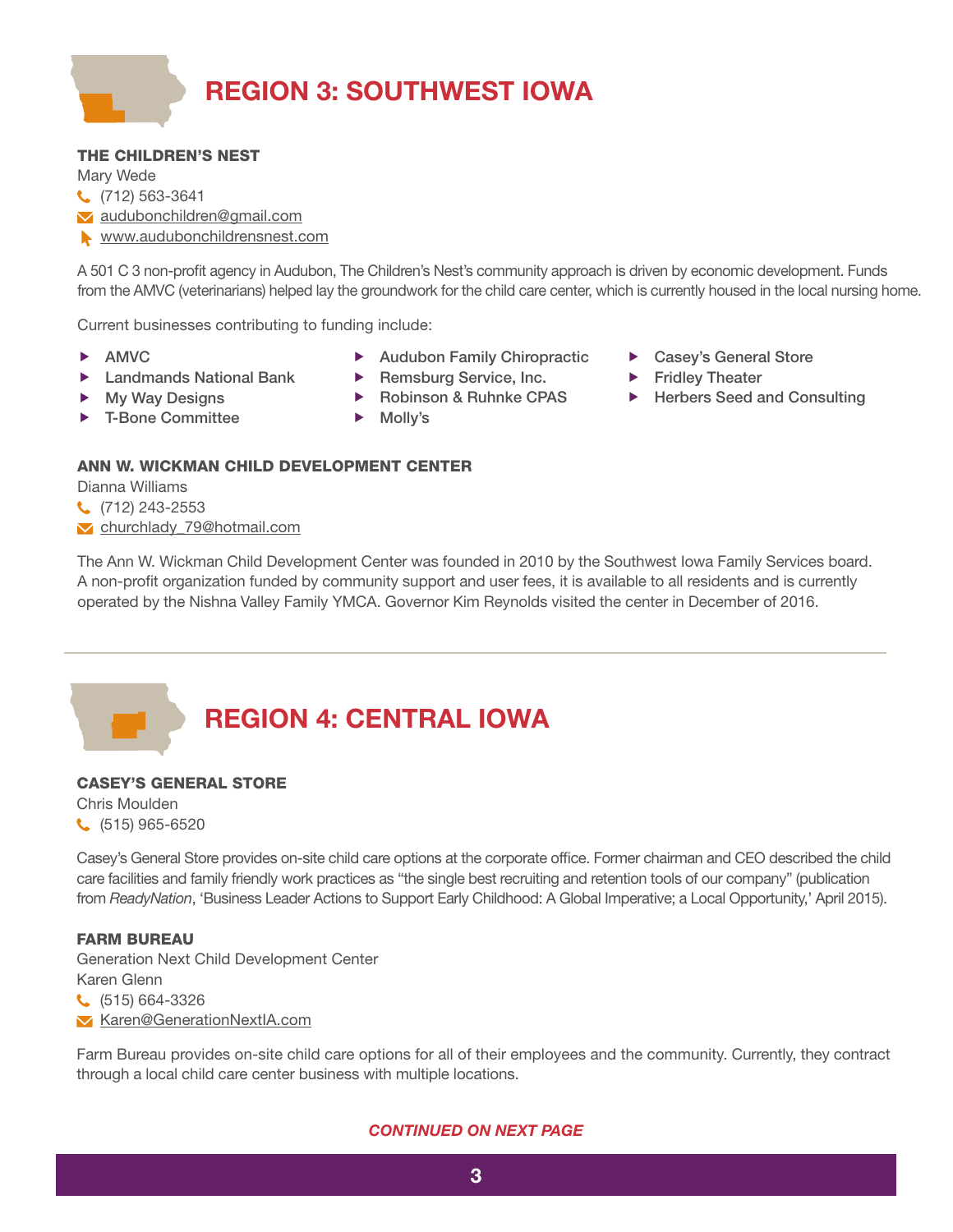#### *CONTINUED FROM PREVIOUS PAGE*

#### VERMEER (Vermeer Yellow Iron Academy)

Vermeer partners with Bright Horizons, a national child care business to meet the working needs of team members. This collaboration allows for smaller staff to child ratios and group sizes, increased teacher compensation and benefits, and results in more qualified teachers.

#### LEE CONTAINER

Robert Varnedoe, President (641) 856-6123 RVarnedoe@leecontainer.com

Feedback from employees has revealed that a lack of quality, affordable child care and second shift child care were among the top reasons for high employee turnover rates (average employment length was 9 months compared to 12 years at the other facility) at Lee Container. In response to this feedback, the company committed up to \$500,000 to build a new child care center. Working with the local community, they have repurposed an empty school building, allowing the current community child care program to double their size from 30 to 60 or more children. Lee Container employees have priority access to 30 spots.

Additionally, Lee Container subsidizes the child care of the their employees by contributing \$1 for each hour worked during the week toward child care costs. The company has also committed to contributing that same amount back to the child care center to support the program and to hire and maintain quality staff.



#### DANVILLE SCHOOL DISTRICT

Steve Ita, Principal (319) 392-4223 ext. 307 **v** steve.ita@danvillecsd.org

Danville school district used a FEMA grant to repurpose a bomb shelter to use as a site for child care.

#### GREAT RIVER HEALTH SYSTEMS

Jim Kammerer, Vice President of Support Services (319) 768-1000

Great River Health Systems provides on-site child care options for all of their employees.

#### MERCY CHILD CARE AND PRESCHOOL (Clinton)

C 563-244-3627

Mercy provides on-site child care options for all of their employees.

#### *CONTINUED ON NEXT PAGE*